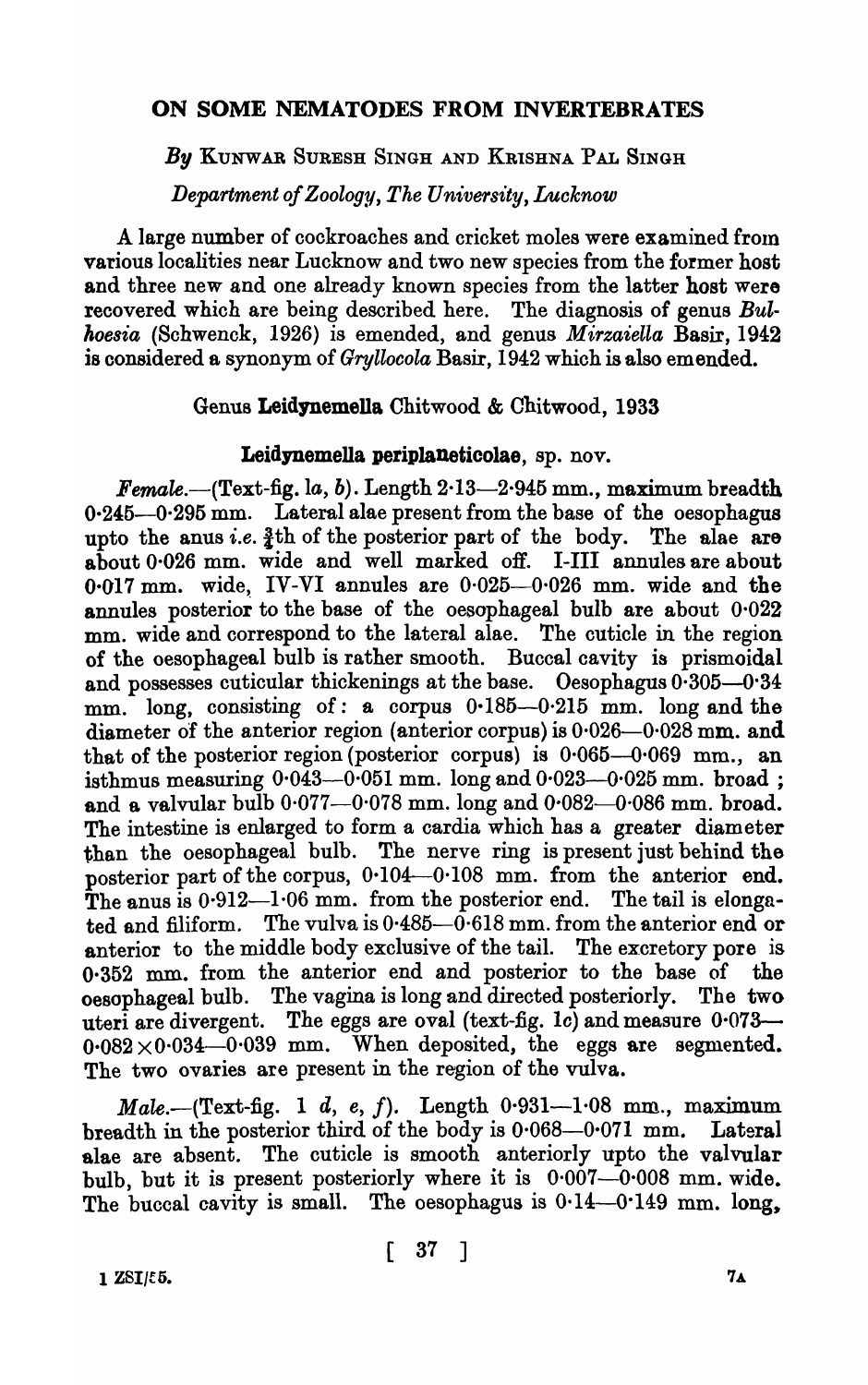consisting of an anterior corpus measuring  $0.050-0.053$  mm. long and  $0.009 - 0.012$  mm. wide, a posterior corpus almost of the same diameter measuring  $0.019-0.022$  mm. long and  $0.011-0.014$  mm. wide, an isthmus



TEXT-FIG. 1.-Leidynemella periplaneticolae, sp. nov.

a. Female; *b.* Female, anterior end; c. Egg; d. Male; e. Male, anterior end; f. Male, posterior end.

 $0.043 - 0.05$  mm. long and  $0.009 - 0.011$  mm. wide, and a valvular bulb  $0.026 - 0.031$  mm. long and  $0.025 - 0.027$  mm. wide. The anus is subventral. The tail appears to be attached as an elongated appendage,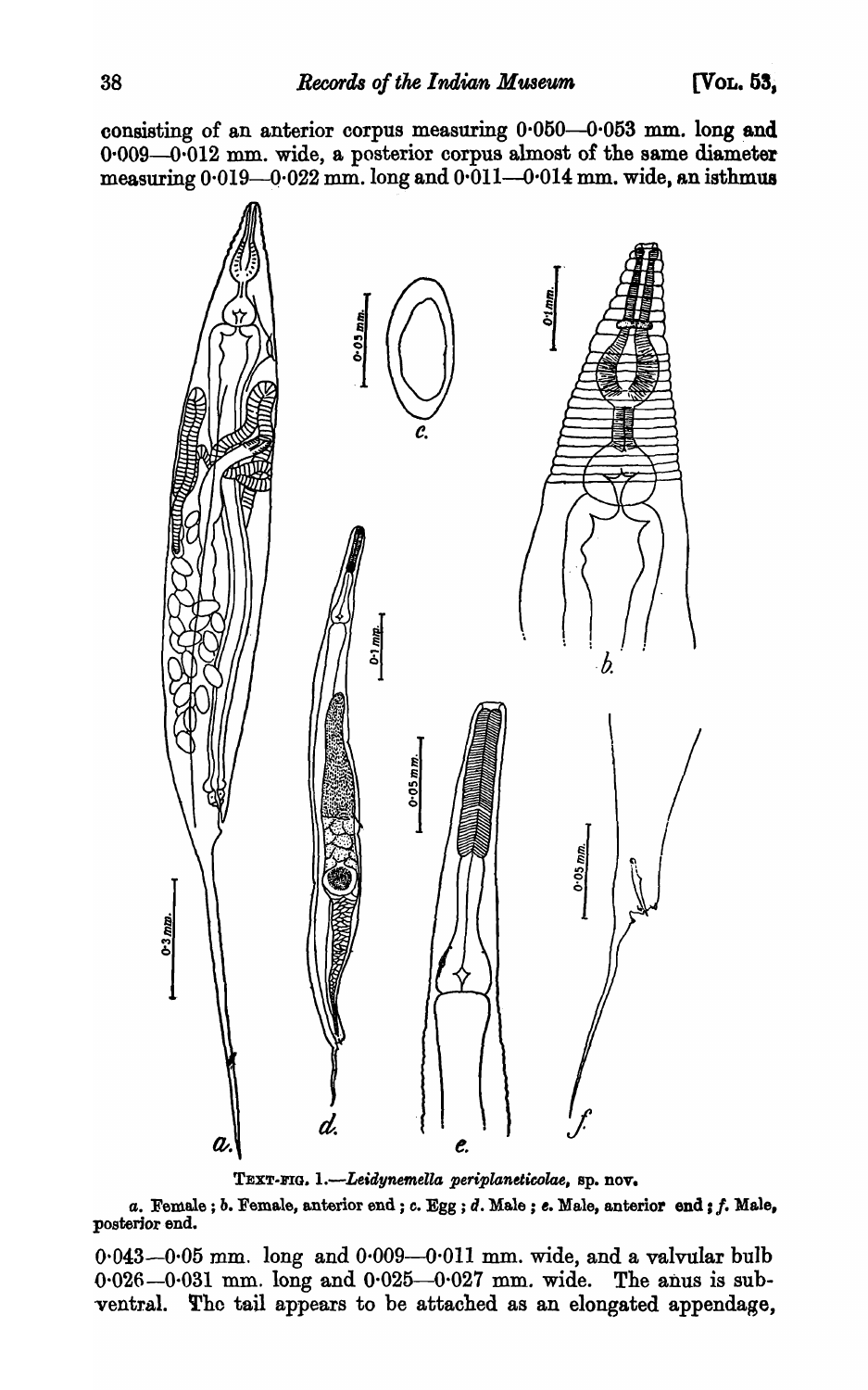almost in the same plane as the body. When livmg, the worm is capable of moving the tail appendage to the dorsal side, in which position it was probably examined in the case of *Leidynemella fusiformis* Cobb, 1920. The single testis is well developed and extends almost upto the excretory pore, which is present much posterior to the base of the oesophageal bulb and  $0.211-0.233$  mm. from the anterior end. One single spicule,  $0.027-1$ 0·03 mm. long. Caudal papillae are present: one pair preanal and subventraJ, one pair adanal and sub ventral, and one single papilla postanal and midventral on the tail appendage.

*Host.·-Periplaneta amerioana* Linn.

Location.-Rectum.

Locality.---Lucknow, India.

*Discussion.*-- The genus *Leidynemella* was created by Chitwood and Chitwood (1933) to accommodate a new species *L. paracranifera*, and the genus also included *L. fusiformis* Cobb, 1920, and *L. panesthiae* (Galeb, 1878). The present form differs from these three species in many of the characters and can be differentiated according to the following  $\textbf{key}:$ 

KEY TO THE SPECIES OF THE GENUS *Leidynemella* 

| 1. Vulva posterior to the middle of the body (exclusive of<br>tail)                                                          | L. panesthiae. |
|------------------------------------------------------------------------------------------------------------------------------|----------------|
| Vulva anterior to the middle of the body (exclusive<br>of tail)                                                              |                |
| 2. Lateral alae of female terminating as spinate process<br>both anteriorly and posteriorly; annules not over<br>$0.005$ mm. | L. fusiformis  |
| Lateral alae of female not terminating in spinate proces-<br>ses; annules much more than 0.005 mm. wide.                     |                |

3. Annules 0.01 mm. wide near middle of body *L. paracranifera.* 

Annules 0.02-0.022 mm. wide near middle of body *L. periplaneticclae*, sp. nov.

The male of *Leidynemella 'periplanetioolae,* sp. nov. closely resembles that of *Hammerschmidtiella diesingi* (Hammerschmidt, 1838). The chief difference between *Hammersohmidtiella* Chitwood, 1932 and *Leidynemella*  Chitwood & Chitwood, 1933, lies in the fact that the corpus in the latter ge- . nus possesses a distinct swelling in the posterior region. This distinction is, however, well marked only in female specimens and in the male specimens the distinction between the two is not so evident. Similar sexual dimorphism is also present in *H. diesingi.* In the other species of *Leidynemella* the corpus of the male is not well described: in *L. paracranifera* Chitwood & Chitwood, 1933, the male is unknown; in *L. fusiformis* Cobb, 1920, the " oesophagus is not described; presumably as in female "; and in L. *panesthiae* (Galeb, 1878) the corpus is not described and the male is " somewhat similar to that of H. diesingi" In the present form however, the posterior part of the corpus though of the same diameter as the anterior part, can easily be distinguished by a partition {text-fig *Ie).*  The males of both L. *periplaneticolae*, sp. nov. and H. *diesingi* possess similar anal papillae and a single spicule.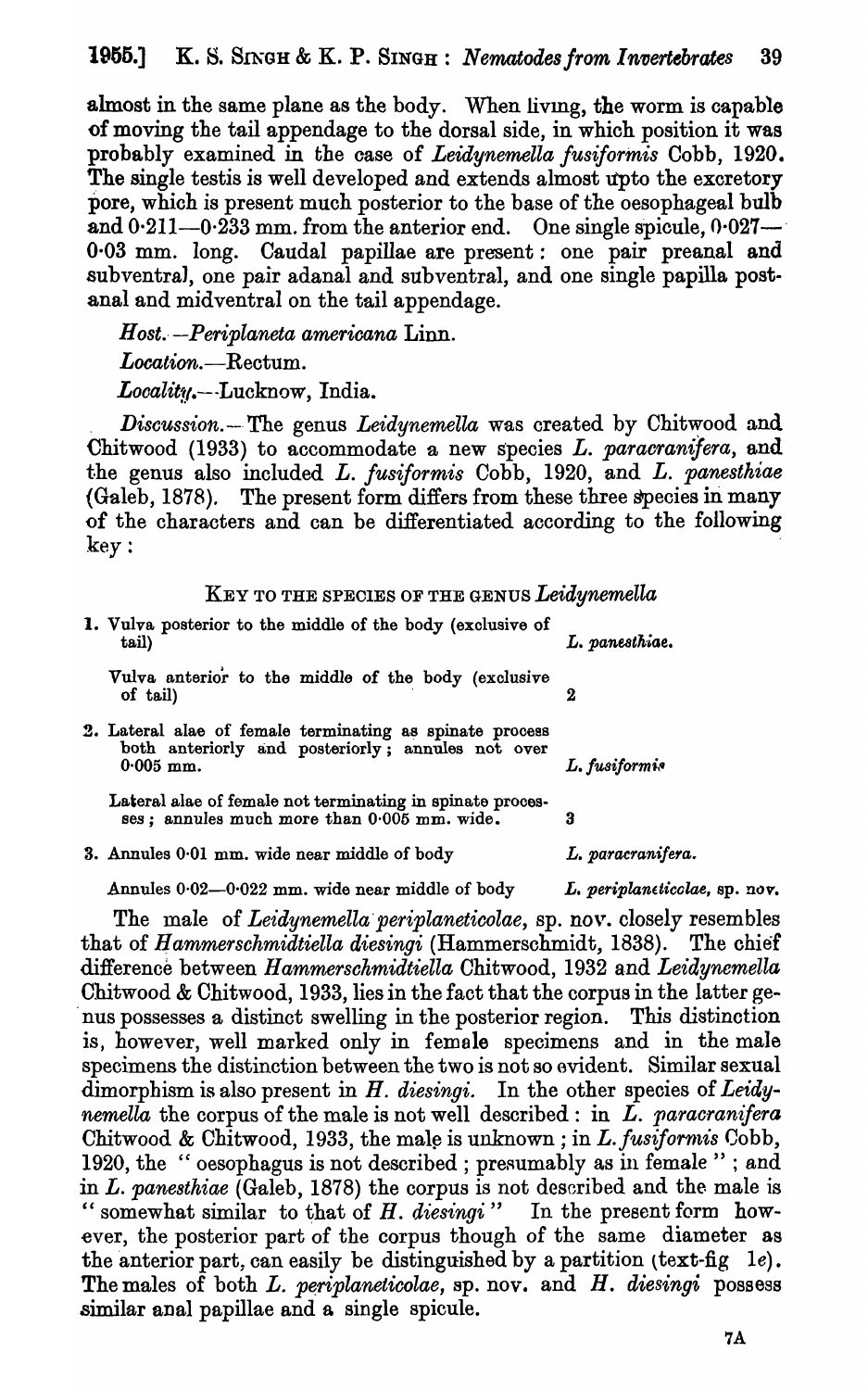### Genus Bulhoesia Schwenck, 1926 emended

#### Bulhoesia thapari, sp. nov.

 $\boldsymbol{Female.}$ -(Text-fig. 2 *a*, *b*). Length 2.323-2.53 mm., maximum breadth 0.176-0.217 mm. Lateral alae absent. The first cuticular annule is  $0.017$ -0.018 mm. wide and the posterior annules are about  $0.013$  mm. wide. The mouth dpening is triangular, surrounded by eight small labiopapillae and two circular amphids. The buccal cavity is almost square and  $0.014-0.015$  mm. deep. The oesophagus is  $0.451-0.481$ mm. long, consisting of a corpus measuring  $0.335-0.388$  mm. long and 0·034 mm. wide, an isthmus 0·030--0·031 mm. long and 0·030 mm. wide, and a valvular bulb  $0.086 \times 0.086$  mm. The nerve ring is  $0.215 0.217$  mm. from the anterior end and in the posterior part of the corpus. The excretory pore is 0.559-0.575 mm. from the anterior end and posterior to the base of the oesophageal bulb. The intestine is slightly enlarged to form a cardia. The anus is 0·602 mm. from the posterior end. The tail is elongated and filiform. The vulva is  $1.226 - 1.348$  mm. from the anterior end or posterior to the midbody exclusive of tail. The vagina is short, muscular and anteriorly directed. The two uteri are divergent. The two ovaries are present anterior and posterior to the vulva. The eggs are oval,  $0.069 - 0.074 \times 0.043 - 0.049$  mm. in size, and segmented when deposited.

 $Male.$   $(Text-fig. 2c, d)$ . Length  $0.874-1.264$  mm., maximum breadth  $0.077-0.112$  mm. The lateral alae are absent. The cuticular annules are present near the anal region, about 0·004 mm. wide. The buccal cavity is small and about 0·005 mm. deep. The oesophagus is 0.108-0.168 mm. long. The corpus measures  $0.108-0.138\times0.014-$ 0.017 mm. The isthmus is  $0.022 - 0.026$  mm. long and  $0.011 - 0.012$  mm. broad, and the valvular bulb is  $0.035-0.04$  mm. long and  $0.036-0.042$ mm. broad. The nerve ring could not be detected. The excretory pore is present much posterior to the base of the oesophageal bulb and in one specimen about 0·361 mm. from the anterior end. The anus is  $0.146 - 0.155$  mm. from the posterior end. The tail is much elongated and filiform. The single testis is reflexed and reaches almost upto the excretory pore. The anal papillae are distributed as follows: one pair preanal and subventral, one pair postanal and subventral and one single postanal and medial papilla. The spicule is single,  $0.039 - 0.043$  mm. long.

*Host.-Periplaneta americana* Linn.

*Location.-Rectum.* 

Locality.-Lucknow, India.

*Discussion.*-The genus *Bulhoesia* was created by Schwenck (1926) but it was made a synonym of *Thelastoma* by Travassos (1929) and accepted by Chitwood (1932) and other workers.

A number of species of *Thelastoma* have been described from various posts but only two species *viz., Thelastoma indiana* and *Thelastoma aligarhica* have been described from India. The species, which were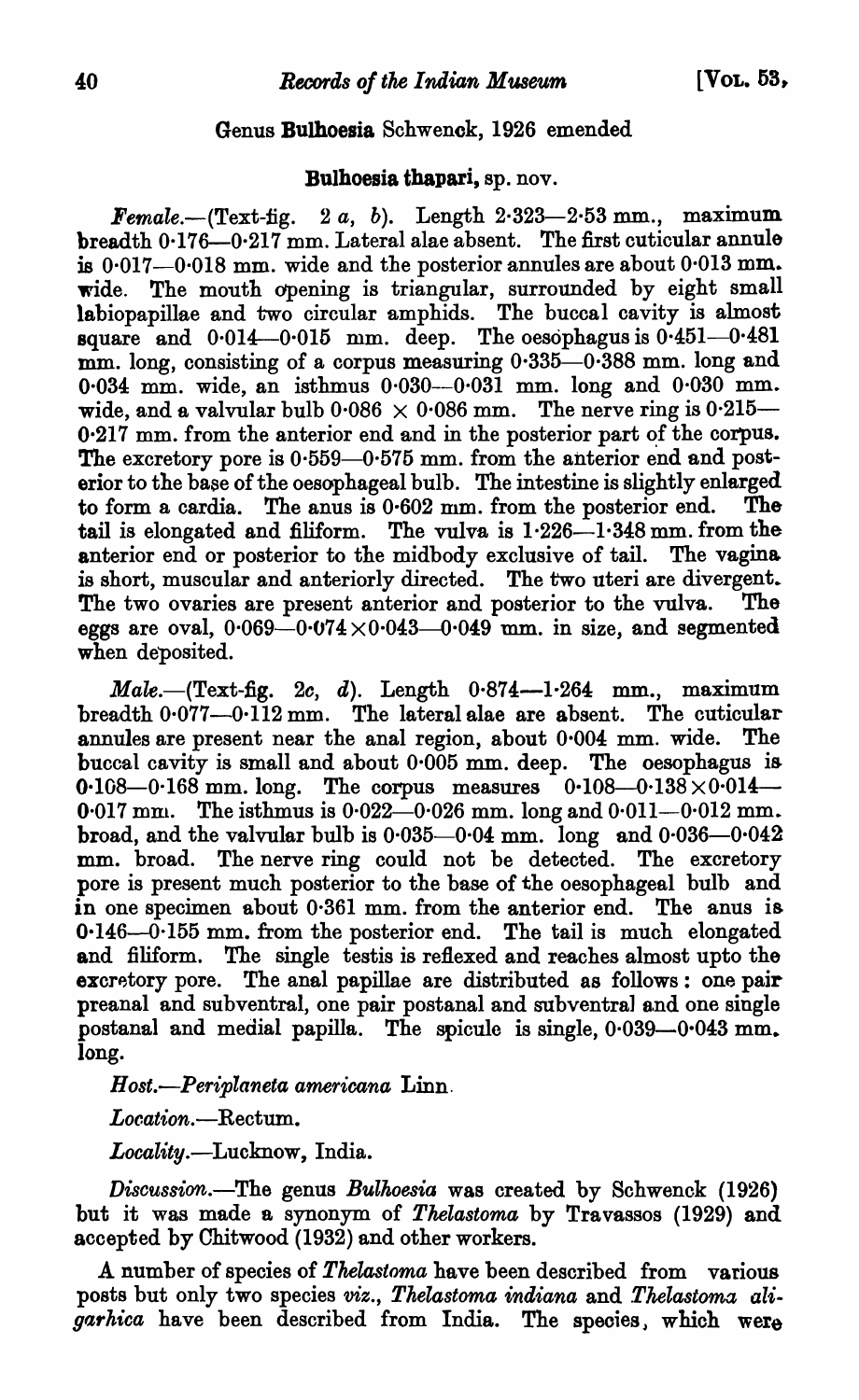desoribed by Basir *(1940),* are respectively from *Leucophaea sp.* and *Periplaneta americana.* Unfortunately males were not found in either case and the description of the female specimens is not satisfactory and



TEXT-FJO. *2.-·-B·ulkoe8ia thapari,* sp. nov.

*u.* Female; *b.* Female, anterior end; *c.* Male; *d.* Male, postericrend.

also the author failed to distinguish the species. Chitwood (1932, p. 20) divided the species of *Thelastoma* parasitic in Blattidae in two groups: (a) those species having the" excretory pore anterior to or at the same level as the oesophageal bulb; tail of female distinctly filiform " under *Tkelastoma sensu restricto;* and *(b)* the rest of the species having the " excretory pore posterior to the base of the oesophagus, tail of female <sup>l</sup> conical or attenuated " under *Thelastoma sensu lato*. To the latter group,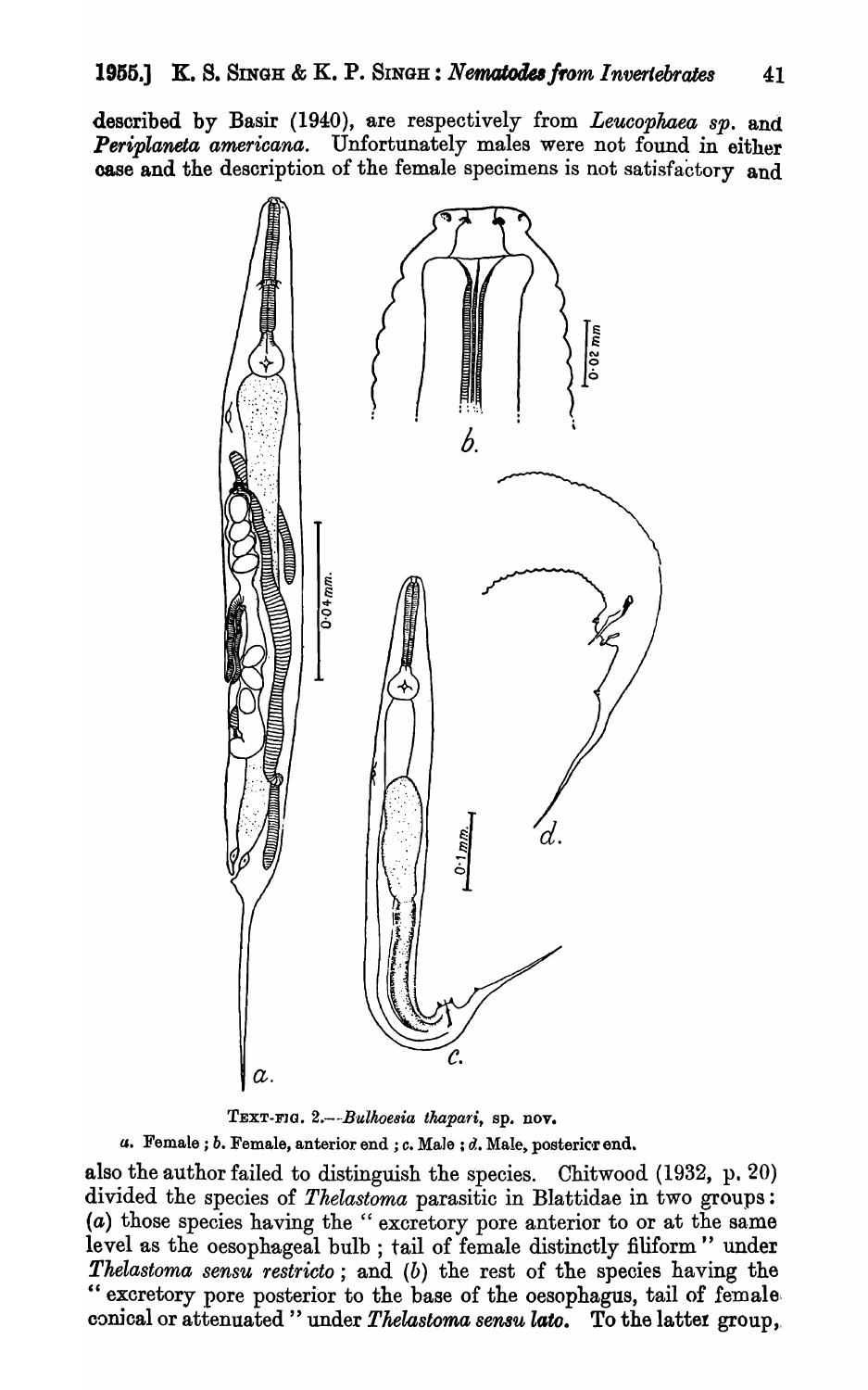to which the present species belongs, also belong *Bulhoesia icemi* Schwenck, 1926, *B. magalhaesi* Schwenck, 1926, and *Thelastoma aligarhica* Basir, 1940. Tlie other species, *Thelastoma indiana* cannot, at present, be assigned to any of these groups as the excretory pore in the species was not observed and the male is unknown. The character of tail is not consistent with the position of the excretory pore as in *T aligarhica* Basir, 1940, the present form and, according to Todd (1943), in B. *icemi* Schwenck, 1926 (syn. *Thelastoma icemi* Schwenck, 1926) the tail is filiform though for the latter species the tail has also been described as attenuated (Chitwood, 1932). It therefore seems necessary that the character of tail be not used to distinguish between the two groups, *Thelastoma sensu restricto* and *lato,* as done by Chitwood (1932).

The group *Thelastoma sensu lato* of Chitwood inoludes three species and the male specimen was for the first time described by Todd (1943) for *B. icemi* Schwenck, 1926 and now in the present form.

The females of *Thelastoma aligarhica* Basir, 1940 and those of *Btdhoesia magalhaesi* Schwenck, 1926, resemble very olosely and hence *T* aligarhica Basir 1940, must be considered a synonym of *B. magalhaesi* Schwenck, 1926.

In *Thelastoma,* according to Chitwood (1932), the male possesses four pairs of anal papillae, but in *B. icemi* Schwenck, 1926 (see Todd, 1943) and the present form (the only two species of *Thelastoma sensu lato*  in which male is known) there are three pairs and two pairs and a single papilla respectively. This oharacter of possessing less than four pairs of anal papillae and also having the excretory pore posterior to the base of the oesophageal bulb are in contrast with the characters of *Thelastoma sensu restricto* in which there are four pairs of anal papillae and also the excretory pore is anterior to the oesophageal bulb. The choice, therefore before us is, either to *neglect* the characters of the tail, position of the exoretory pore and the number of the anal papillae and regard the species as belonging to *Thelastoma* with no reservation or to restore the genus *Bulkoesia* Schwenck, 1926. To the authors, the latter course seems to be more convenient for the sake of classification and hence the genus *Bulhoesia* Schwenck, 1926 is revived with the emended diagnosis as given below.

Generic diagnosis.—Thelastominae; Mouth of female surrounded by eight submedian labiopapillae. Lips usually salient; amphids as circular openings. Oesophagus simple. cylindrical (corpus), followed by a distinct isthmus and a valvular bulb. Excretory pole posterior to the base of the oesophageal bulb. Tail of female usually filiform, may be attenuated. Vulva near middle of body. Two ovaries; uteri divergent. Eggs simple. Tail of male elongate and filiform, bearing less than four pairs of anal papillae: one pair preanal and ventral, one pair postanal and sub ventral and one pair postanal and ventral papillae present some distance from the cloaca. (The latter pair may be fused together to form a single median papilla as in  $B$ . tha pari,\* sp. nov.) One spicule.

<sup>\*</sup> The species is named in honour of our teacher, Prof. G. S. Thapar.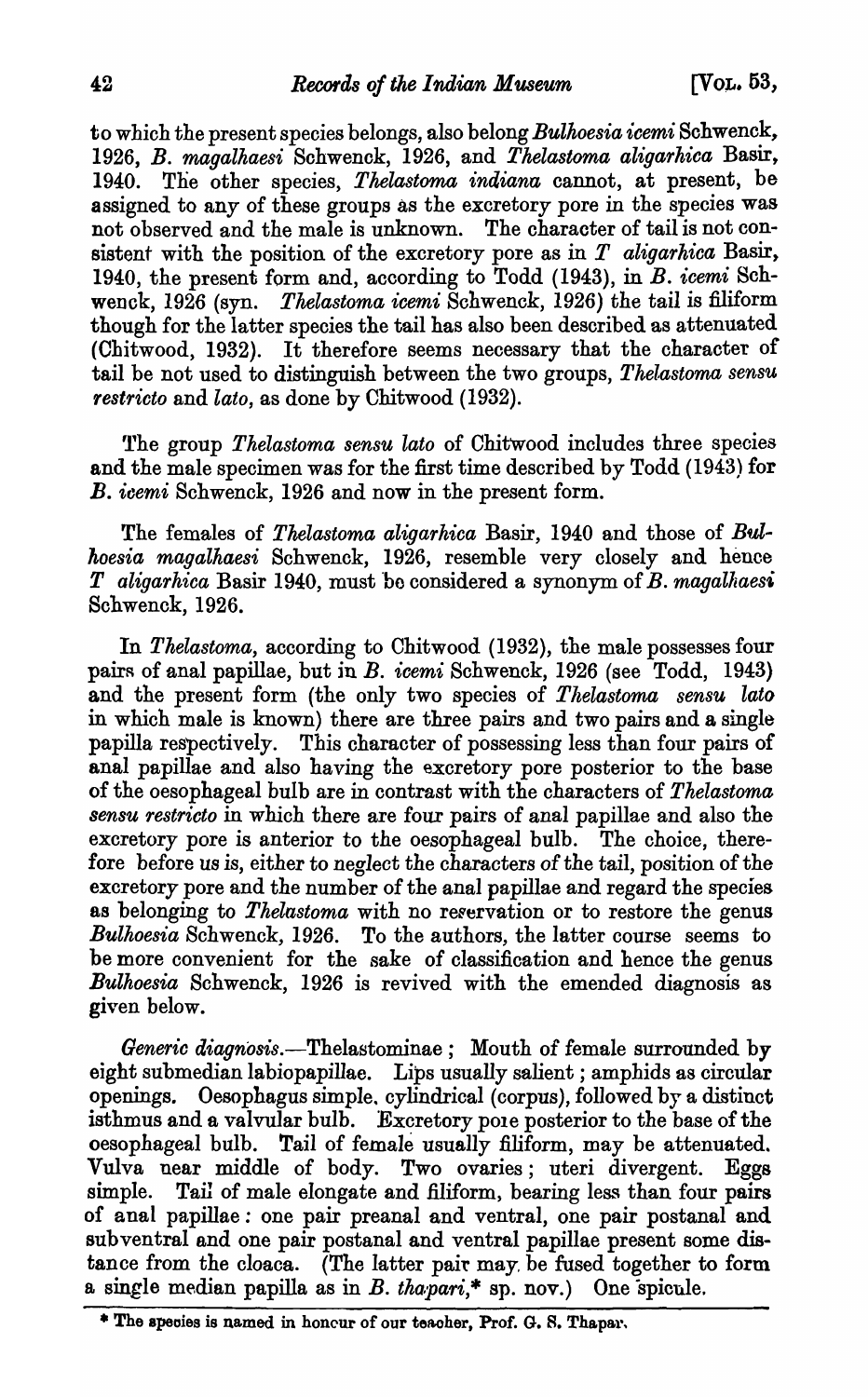KEY TO THE SPECIES OF THE GENUS *Bulhoesia* 

1. **Temales more than 3 mm. in length; eggs almost** spherical *g spherical g spherical g setal***<sub>1</sub></sup> <b>***g s <i>g s g s g g s g g g g g g g g g g g g g g g g g* 

Females  $2-3$  mm. in length; eggs nearly oval  $\cdot$  2

2. Oesophagus of female 0.37-0.42 mm. long; excretory pore 0.380-0.47 mm. from anterior end; eggs 0.065-0'070 X 0'050-0-057 mm., unsegmented when deposited B. *'ceml.* 

Oesophagus of female 0'45-0'48 mm. long; excretory pore 0'056--0'058 mm. from anterior end; eggs 0'069-  $0.074 \times 0.043$ -0.049 mm., segmented when deposited B. thapari, sp. nov.

Genus Gryllocola Basir, 1942

#### Gryllocola gryllotalpae) sp. nov.

Female.- $(Text-fig. 3a, b)$ . Length  $1.948-2.185$  mm.; maximum breadth  $0.228-0.238$  mm. Cuticle is striated in the anterior half, annules 0·012-0·014 mm. wide. Cervical and caudal alae are absent. Mouth



TEXT-FIG. 3.-Gryllocola gryllotalpae, sp. nov.

*a.* Female, anterior end; *b.* Female, anterior end, end on view; *c.* Male, d. MaJe, posterior end.

opening X-shaped, being surrounded by three slightly developed lips. The labiopapillae could not be detected even under high power. Two amphids present. Buccal cavity small and inconspicuous, about 0.016 mm. deep and broadly V-shaped. Oesophagus  $0.026 - 0.031$  mm. broad. The isthmus is almost absent and cannot be distinguished from the corpus. The oesophageal bulb is valvular and measures  $0.093 \times 0.093$  mm. The nerve ring is  $0.161$  mm. from the anterior end. The excretory pore is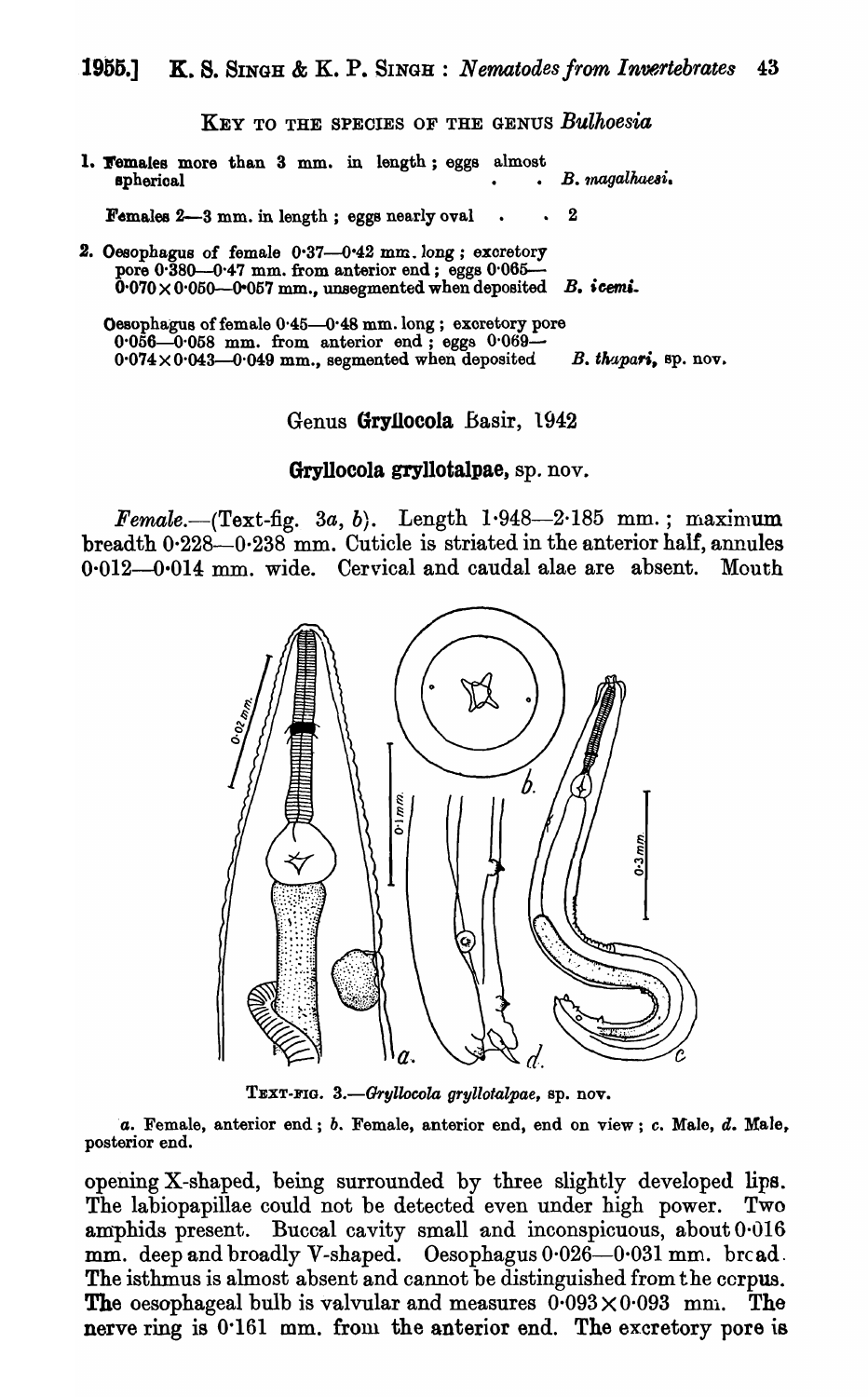$0.434 - 0.496$  mm. from the anterior end, posterior to the base of the oesophageal bulb, and possesses a well developed excretory bag. The intestine is slightly enlarged to form a cardia, which is less broad than the valvular bulb. The anus is  $0.211-0.217$  mm. from the posterior end. The tail is short, conical and tapering. The vulva is  $1.13\overline{1}$ -1.364 mm, from the anterior end *i.e.* approximately  $12/20-14/23$  from the anterior end. The vagina is short, muscular and directed anteriorly. The two uteri are divergent. The two ovaries are present-one anterior and the other posterior to the vulva. The eggs are oval,  $0.053-0.056 \times 0.030-0.031$ mm. in size, segmented, and do not have any polar caps.

 $Male. - (Text-fig. 3 c, d). Length 1.071-1.397 mm., maximum$  $breadth 0.093-0.112$  mm. Cervical alae absent, caudal alae present. The cuticle is almost smooth. Buccal cavity comparatively large. The mouth opening appears to be surrounded by three well developed lips. Oesophagus 0·301-0·31 mm. long. Corpus 0-202 mm. long, isthmus  $0.016 \times 0.016$  mm., and the valvular bulb  $0.053 - 0.062 \times 0.049 - 0.053$ mm. Nerve ring  $0.190-0.202$  mm. from the anterior end. The excretory pore is  $0.357$ -0.434 mm. from the anterior end, posterior to the base of the oesophageal bulb. Cloaca almost near the posterior end, on the ventral side. Tail truncated. Caudal papillae consisting of one pair of large ventral and preanals, one pair sub ventral preanals, one pair ventral and preanals immediately anterior to the cloaca and one pair of large sub ventral postanals. Testis single and reflexed. One spicule 0·025 mm long.

*Host.—Gryllotalpa africana* Beauv.

Location.-Rectum.

*Locality.-Lucknow,* India.

*Discussion.-The* genus *Gryllocola* was created by Basir in 1942 to accommodate *G. gryllocola* from *Gryllotalpa* sp. The present species differs from the type species, *G. gryllocola* Basir, 1942, in the size of the female and the male worms, absence of cervical alae in both the sexes, size of oesophagus in female, position of anus and vulva in the female, large eggs without polar caps; position of nerve ring in male, position of the anal papillae and size of the spicule.

In the male and female forms of the present species the lips are fairly well developed, though not much in the female but can be distinguished all the same. The lips in the type species, *G. gryllocola* cannot be distinguished though in the female it is described as " Oral opening prismoidal with three inner cuticular projections, surrounded by eight submedian labiopapillae " It seems that the "three inner projections" are nothing but the slightly developed lips as present in the present species. The labiopapillae could not be detected though examined very carefully under high magnification.

The genus *Mirzaiella* Basir, 1942, closely resembles the genus Gry*llocola* Basir 1942. According to Basir, however, the genus *Mirzaiella* differs from *Gryllocola* in having three well developed lips, intestine forms big cardia and the tail appendage is somewhat distinotly set off from the body, the rest of the characters, being strikingly similar. In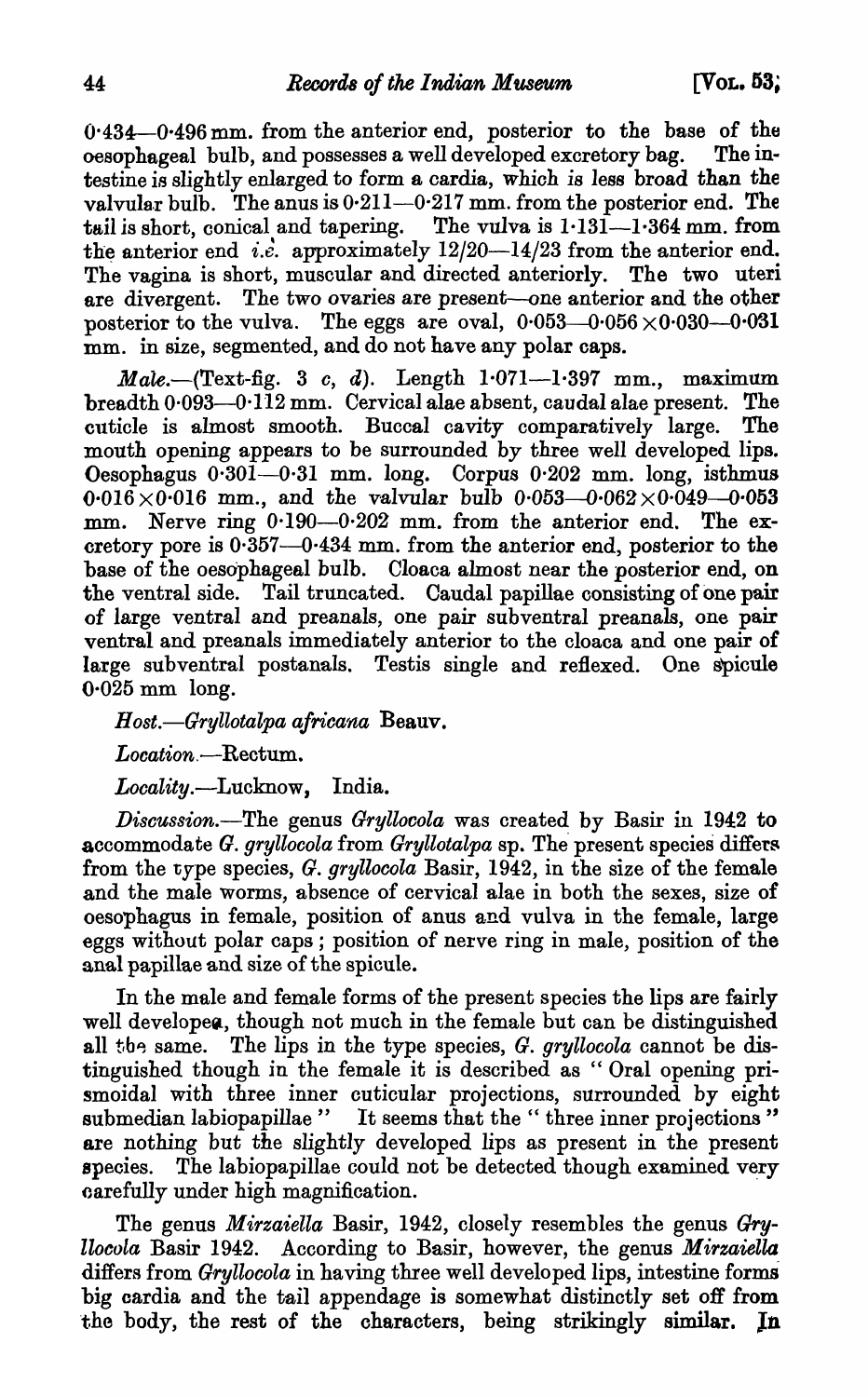(). *gryZlooola,* Basir could not observe the excretory pore, but in the form described above the excretory pore is posterior to the base of the oesophageal bulb whereas in *Mirzaiella* the excretory pore is anterior to the valvular bulb. In the present species, which closely resembles *G. gryllocola* Basir, 1942 in large number of characters, the lips are fairly well developed, a character it shares with *Mirzaiella.* Hence, the present form shows characters shared by *Gryllocola* and *M irzaiella* as described by Basir, but it seems more probable that the genus *Mirzaiella* is a synonym of the genus *Gryllocola.* Unfortunately, no male of *Mirzaiella asiatica* was recovered which alone would decide the issue. In case the male of *M. asiatica* bears out the above conclusion, the genus *Mirzaiella*  will be a synonym of *Gryllocola*, the latter genus having page precedence. The generic diagnosis of the genus will be as follows.

## Genus Gryllocola Basir, 1942, emended

#### Synonym: Mirzaiella Basir, 1942

*Thelastomatinae* : Mouth opening prismoidal surrounded by three lips and eight submedian labiopapillae. Cervical and caudal alae may be present. Oesophagus consists of an anterior corpus, isthmus and a valvular bulb. Intestine enlarged to form a cardia. Vulva about 2/3 from the anterior end. Tail of female conical and tapering. Tail of male truncated bearing three pairs of preanal and one pair postanal papillae. Vagina directed anteriorly; ovaries two; uteri two, divergent. Eggs oval, with or without polar caps. Spicule single. Parasites of *Gryllotalpa* sp. Type species: *G. gryllocola* Basir, 1942.

#### GrylJocola indicus, sp. nov.

Female.--(Text-fig.  $4a, b, c$ ). Length 1.948-2.328 mm.; maximum breadth  $0.226 - 0.248$  mm. The cuticle is annulated upto the bulb, the first annule is  $0.016$  mm. in breadth, the rest of the annules upto the bulb are  $0.006-0.009$  mm. in breadth, decreasing in width posteriorly. The three lips are well developed and surround a triangular mouth opening. Two amphids present, the labiopapillae could not be detected even after careful examination. Buccal cavity  $0.037-0.043$  mm. deep and  $0.025-$ 0·028 wide, cylindrical. Three chitinous teeth present at the base of the buccal cavity. The oesophagus is  $0.58-0.657$  mm. long, consisting of a corpus measuring  $0.543 \times 0.037$  mm.; an isthmus  $0.019 - 0.022 \times 0.02$  $0.025$  mm.; and a valvular bulb  $0.078-0.093$  mm. Nerve ring  $0.236-$ 0·295 mm. from the anterior end, in the anterior half of the corpus. Excretory pore  $0.496-0.558$  mm. from the anterior end, anterior to the oesophageal bulb. Intestine dilated to form a big cardia, greater in diameter than that of the oesophageal bulb. Anus  $0.226 - 0.233$  mm. from the posterior end. Tail long and tapering appendage about 0·164 mm. in length. Vulva  $1.311-1.473$  mm. from the anterior end approximately 60-66 per cent. posteriorly of the body. Vagina muscular and directed anteriorly. Ovaries two, the anterior one reaching anterior to the excretory pore and the posterior one posterior to the vulva.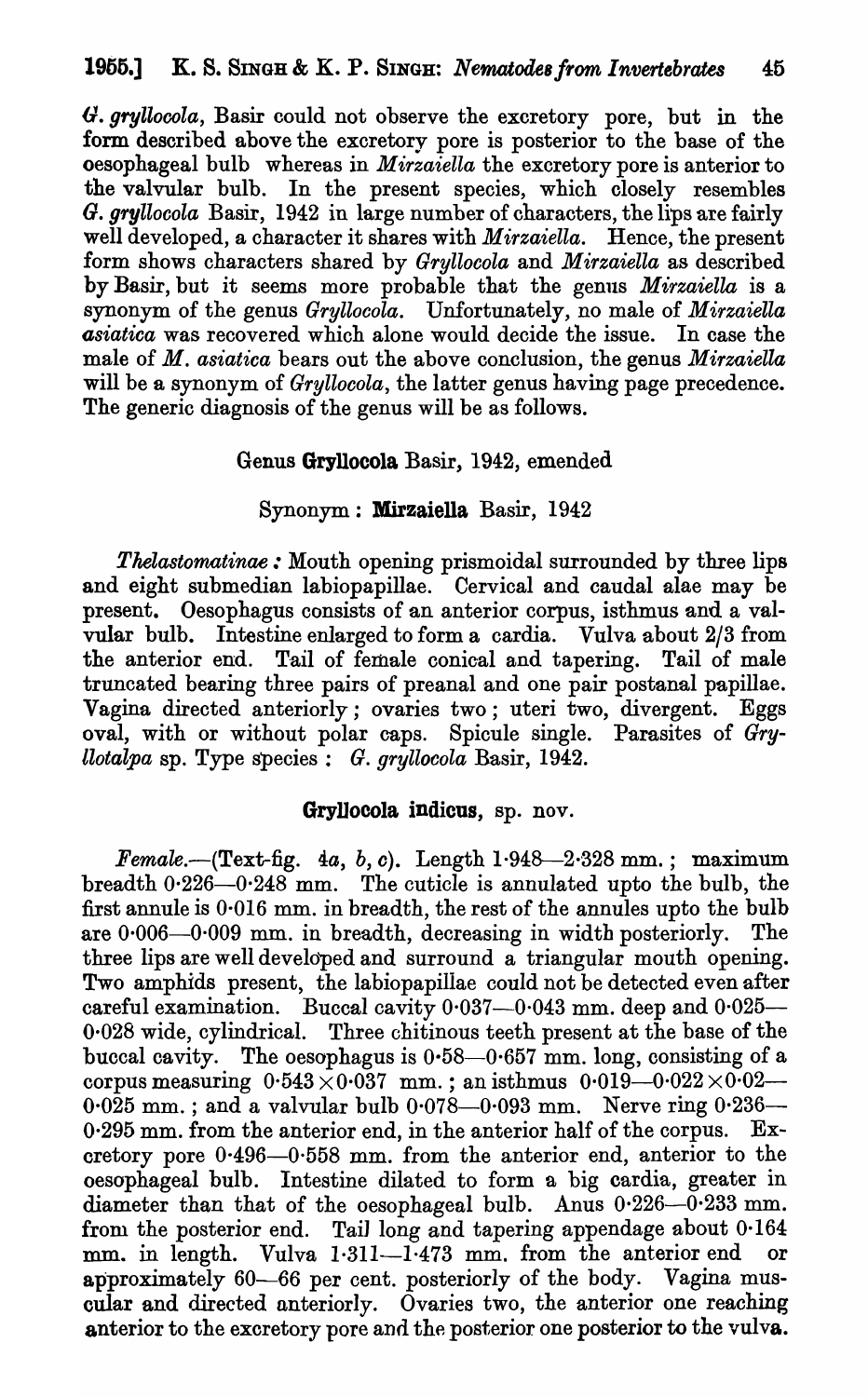The two uteri are divergent. The eggs (text-fig. 4d) measure 0.056- $0.062 \times 0.034$  mm. They are segmented.



TEXT-FIG. 4.-Gryllocola indicus, sp. nov. *a.* Female; b. Female, anterior end; c. Female, anterior end, end on view; d. Egg. *Host.-Gryllotalpa afrioana* Beauv. *Location.-Reotum.*  Locality.-Lucknow, India.

*Discussion.*-The present form closely resembles *Gryllocola asiatica* Basir, 1942 (syn. *Mirzaiella asiatica* Basir, 1942) in many points but differs mainly in having three cuticular teeth at the base of the buccal.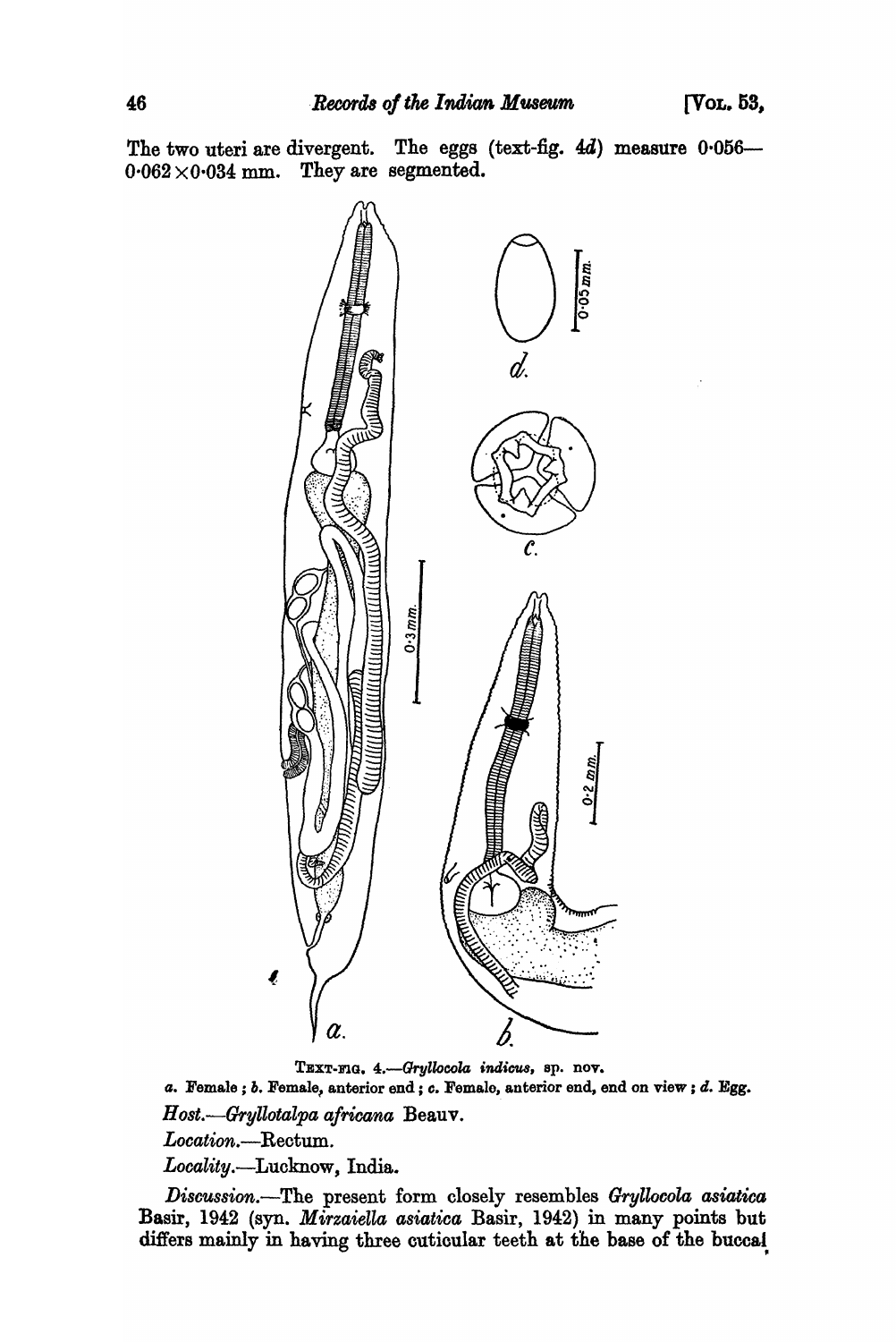oavity, size of eggs, absence of labiopapillae (it seems improbable that they have been overlooked in the present form), small buccal cavity and position of the vulva. Unfortunately, the type specimen of *G. asiatica* is not available to us for study and hence it is difficult to decide the systematic position of the present form, more so because the measurements of *G. asiatica* available are apparently from one single female specimen, the males being unknown both in G. *asiatica* and the present form.

It so happened that a large number of hosts, *Gryllotalpa africana* Beauv. ere examined but in all the cases, mixed infection was found and there was some difficulty in classifying the male forms described here as *Gryllocola gryllotalpae,* sp. nov., since it could be described both with *Gryllocola gryllotalpae sp.* nov., as well as the present form. With the former species the male resembles in having the excretory pore posterior to the base of the oesophagus whereas it resembles the latter species, *G. indicus,*  sp. nov., in having three well developed lips. But the male described under *Gryllocola gryllotalpae,* sp. nov. resembles very closely the male of *G. gryllocola* Basir, 1942, the authors feel inclined to classifying it under *G. gryllotalpae,* sp. nov. rather than with *G. indicus,* sp. nov.

## Genus GryllophiIa Basir, 1942

## Gryllophila khehariae, sp. nov.

*Female.*--(Text-fig. 5 *a*, *b*, *c*). Length  $2.256-3.107$  mm.; maximum breadth  $0.342-0.409$  mm. The I and II annules are very prominent measuring 0·022 and 0·030 mm. respectively, rest of the annules anterior to the bulb are less prominent, measuring upto  $0.045$  mm., and in the rest of the body the annules are about  $0.032$  mm. Buccal cavity small. The oesophagus is  $0.456 - 0.49$  mm. long, consisting of a corpus  $0.304$ -- $0.335 \times 0.034 - 0.036$  mm.; an isthmus  $0.046 - 0.062 \times 0.036 - 0.037$  mm. and a valvular bulb  $0.093-0.099\times0.093-0.099$  mm. The mouth opening is irregularly pentagonal and surrounded by eight labiopapillae and two amphids. The intestine is much enlarged to form a cardia, greater in diameter than the valvular bulb. Nerve ring  $0.226 - 0.236$ mm. from the anterior end, situated at the posterior end of the corpus. Excretory pore 1·054 mm. from the anterior end, much posterior to the base of the valvular bulb. Anus  $0.31-0.34$  mm. from the posterior end. Tail conical and tapering. Vulva 1.758-2.375 mm. from the anterior end or approximately 75 per cent. posterior to the body. Vagina directed anteriorly. Ovaries two. Uteri two, divergent. Eggs oval  $0.140 \times$ 0·099 mm., segmented before deposition.

*Male.*-(Text-fig. 5 *d, e, f*). Length 1.378-1.38 mm., maximum breadth 0·133-0·146 mm. Body annulated prominently throughout the body length. First annule very big. Buccal cavity 0·021 mm. deep, cylindrical. Oesophagus  $0.177-0.18$  mm. long. Corpus  $0.099\times0.02$ mm.; isthmus  $0.037 \times 0.015$  mm., and valvular bulb  $0.042-0.046\times$  $0.042-0.046$  mm. The intestine is enlarged, having a greater diameter than that of the bulb. The nerve ring and the excretory pore could not be detected. Cloaca  $0.115-0.118$  mm. from the posterior end. Tail attenuated and tapering. Testis single, reflexed. Spioule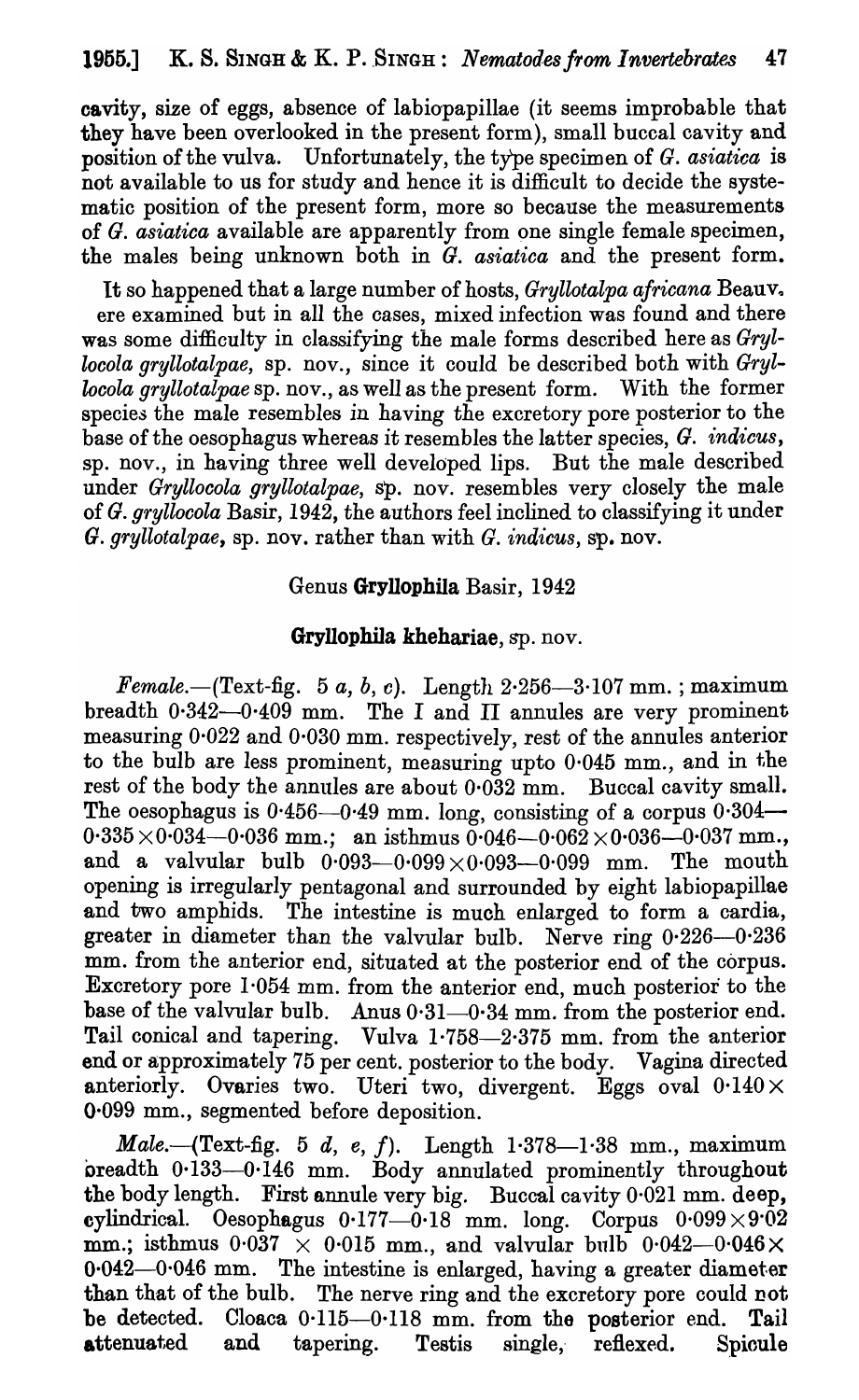$0.057-0.062$  mm. long. Three pairs of caudal papillae present: one pair preanal and one pair postanal surrounding the cloacal opening and one pair of postanal papillae much posterior to the cloacal opening. All the papillae are ventral.

Host.-Gryllotalpa africana Beauv. Location.-Rectum. *Locality.-Lucknow,* India.



*a.* Female; *b.* Female, anterior end; *c.* Female, anterior end, end on view; *d.* Male anterior end; *e. Male, posterior end, lateral view*; *f. Male, posterior end ventral view.* 

*Discussion.*-The genus *Gryllophila* was created by Basir in 1942 for a new species *G. gryllophila* from *Gryllotalpa* sp. The present form differs from the only species of the genus *G. gryllophila* Basir 1942, in the male having three pairs of anal papillae and a large spicule. It is interesting to note that the rest of the structures of both male and female of the present species closely resemble those of G. *g'l'yllopkila..* Since it is very improbable that such large anal papillae, as present in the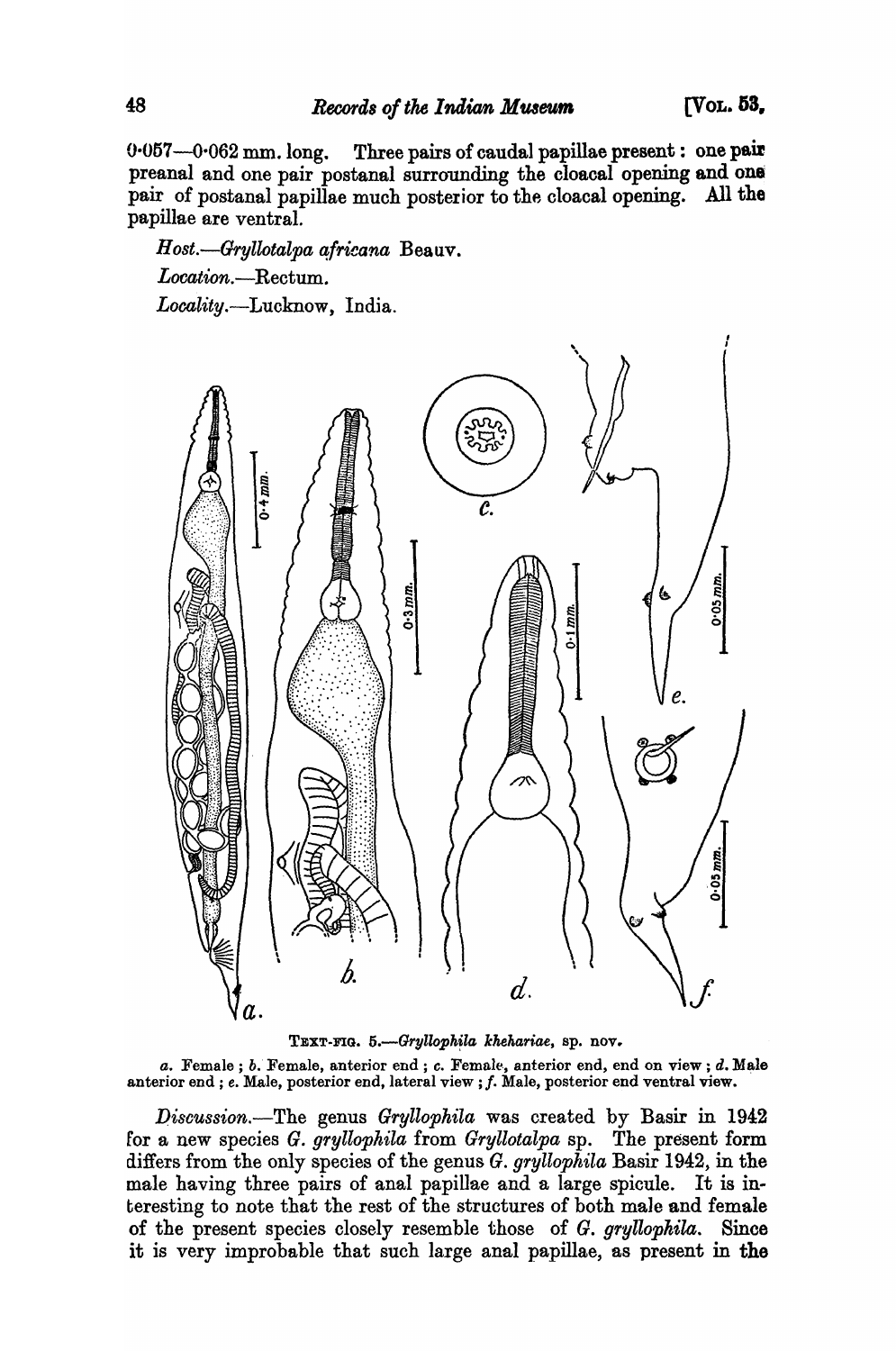present form, may have been completely overlooked by Basir, it seems necessary to create a new species for the present form, which shall be known as *Gryllophila khehariae,* sp. nov.

Basir (quoted by Theodorides (1953)) is of the opininon that *GryllofJhila gryllophila* Basir, 1942 and *N eyraiella neyrae* Sanchez, 1946 are synonymous to *Thelastoma skrjabini* Serguiev. Since *G. gryllophila* Basir, 1942 was the type species of the genus, the new species, O. *kheehariae* becomes the type speoies by designation. Further, the generic diagnosis of *Gryllophila* should include: "Three pairs of anal papillae: one pair preanal, one pair adanal and one pair postanal papillae"

## Genus Talpicola Basir, 1942

### Talpicola taIpicola Basir, 1942

*Female.-(Text-fig.* 6 *a, b).* Length 2-708-2-964 mm., maximum breadth 0·186-0·26 mm. The cuticle is very lightly annulated in the



TEXT-FIG. 6.-Talpicola talpicola Basir. *a.* Female, anterior end, side view; *b.* Female, anterior end, end on view.

first and second annules. Narrow cervical alae present. Mouth opening is tri-radiate. No labiopapillae could be seen, two amphids present. Buccal cavity  $0.016-0.019$  mm. deep and  $0.006-0.009$  mm. broad. Oesophagus  $0.326 - 0.341$  mm. long, consisting of: a corpus measuring  $0.233-0.239\times 0.031-0.04$  mm.; an isthmus  $0.016-0.022$  mm. long and  $0.028 - 0.048$  mm. broad and a valvular bulb  $0.068 - 0.077 \times 0.076$  $0.093$  mm. The intestine is enlarged forming a cardia greater in diameter than the bulb. The nerve ring is almost in the middle of the corpus, 0.14-0.15 mm. from the anterior end. Excretory pore much posterior to the base of the oesophagus and  $0.527-0.558$  mm. from the anterior end. Anus 0.124-0.192 mm. from the posterior end. The tail is tapering and elongated. The vulva is  $1.52-1.8$  mm. from the anterior end or approximately 55 per cent. posterior of the body length. The vagina is muscular and anteriorly directed. Ovaries two, one reaching almost upto the excretory pore and the other posterior to the vulva. The two uteri are divergent. Eggs are oval, measuring  $0.052-0.068\times$ 0-028-0·034 mm. They are segmented and do not possess any polar oops.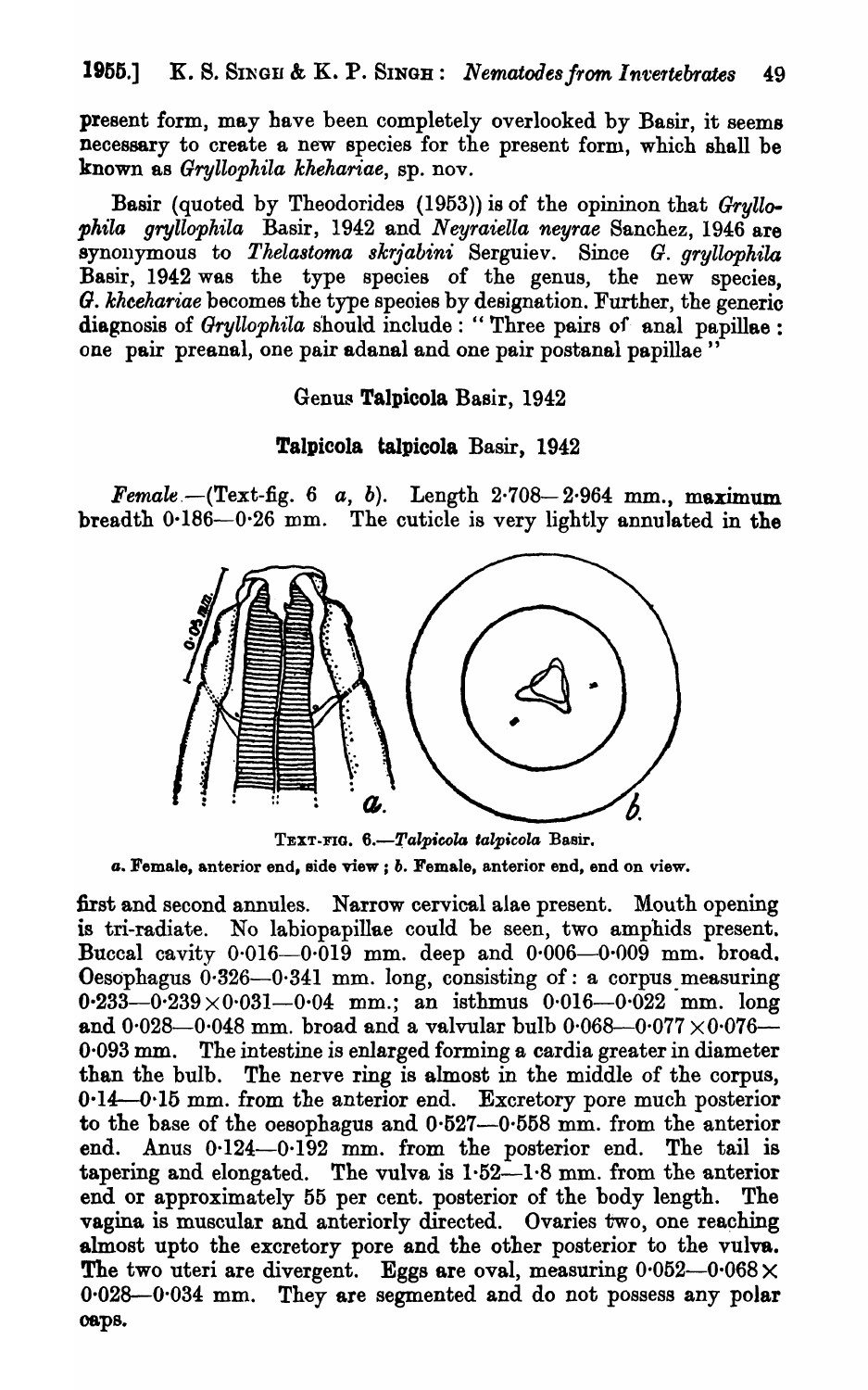$Host. -Gryllotalpa$  africana Beauv *Location.-Rectum. Locality* -Lucknow, India.

*Note 1*.—There seem to be two ducts coming out from the anterior, region of the corpus and opening to the outside through round apertures and narrow ducts. The opening is  $0.052-0.056$  mm. from the anterior end. The nature of these ducts and openings could not be ascertained.

*Note 2.*-The excretory pore and the tail is surrounded by small hairlike process in several specimens examined, which are probably fungi.

*Discussion.-The* present form though differing from *Talpicola talpicola* Basir, 1942 in the size of the buccal cavity, isthmus and eggs and the position of the nerve ring, must necessarily belong to the above species. The hair-like fungi and the opening of a duct of unknown nature are however being described for the first time for the genus. The nature of the ducts could not be ascertained.

#### **REFERENCES**

- BASIR, M.A., 1940.-N ematodes parasitic in Indian-Cockroaches. *Proc. Indian Acad. Sci. XII*, pp. 8-16.
- BASIR, M.A., 1941.—A new species of the Nematode genus *Blattophila* Cobb, 1920 from a Cockroach. Curr. Sci. X, pp. 443-444.
- BASIR, M.A., 1942.—Nematodes parasitic in *Gryllotalpa. Rec. Indian Mus.* XLIV, pp. 95-106.
- BASIR, M.A. 1948a.—Chitwoodiella ovofilamenta, gen. et sp. nov., a nematode parasite of *Gryllotalpa. Can.* J. *Res.* D, XXVI, pp. 4-7.
- BASIR, M.A. 1948b.--Cameronia biovata gen. et sp. nov. (Thelastomatidae), a new nematode parasite of the Mole Cricket, *Gryllotalpa africana* Beauv. *Oan.* J *Res.* D, XXVI, pp. 201-203.
- CHITWOOD, B.G., 1932.—A synopsis of the Nematodes parasitic in insects of the family Blattidae. Z. Parasit. V, pp. 14-50.
- CHITWOOD, B.G. and CHITWOOD, M.B., 1933.—Nematodes parasitic in Philippine Cockroaches. *Phil.* J. *Sci.* LII, pp. 381-393.
- CHITWOOD, B.G. and CHITWOOD, M.B., 1937.—An introduction to Nema $tology.$  Sec. 1, Part 1. Washington  $D.C.$
- SANCHEZ, A.S., 1946-47.—Nematodes parasitos intestinales de artropodos en Espana. *Tesis Doctoral, Granada,* pp. 1-66.
- SCHWENCK, J. M., 1926.-Fauna parasitologica dos blattideos de Brasil *Sc. Med*, IV, pp. 491-504.
- THEODORIDES, J., 1953.-Sur un nematode parasite de la eourtiliere *Gryllotalpa gryllotalpa* (L.) (Orthoptera, Gryllotalpidae): *Gfryllophila sk1jabini* (Serguiev) Basir var. *OVipolita* nov. (Oxyuroidea Thelastomatidae). Ann. Purasit. hum. comp. XXVIII, pp. 300-304.